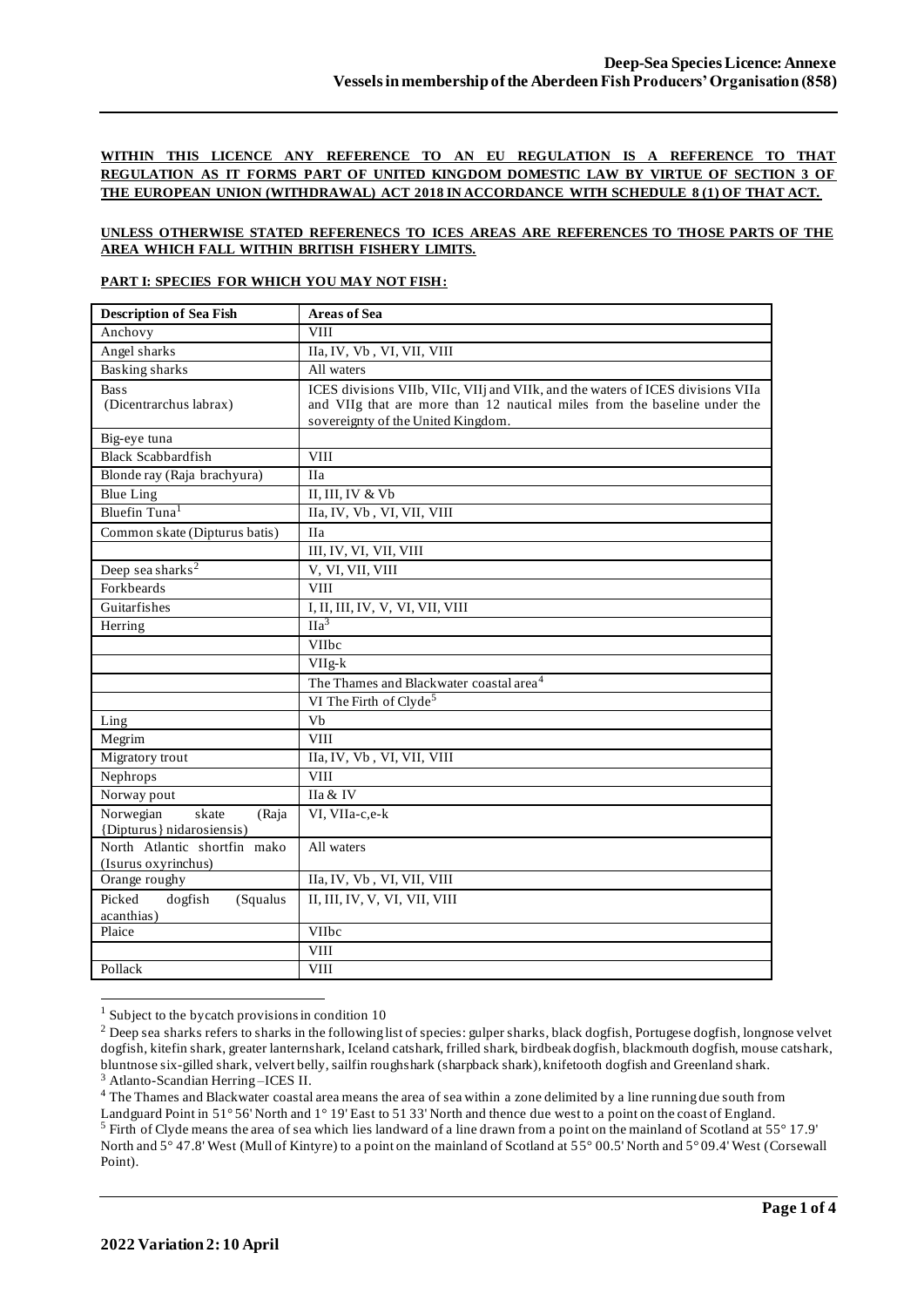| Porbeagle                       | All waters                                   |
|---------------------------------|----------------------------------------------|
| Redfish                         | Vb                                           |
| Roundnose Grenadier             | III                                          |
| Salmon                          | IIa, IV, Vb, VI, VII, VIII                   |
| Sandeels                        | Scottish Inshore Waters <sup>6</sup>         |
| <b>Skates and Rays</b>          | <b>VIII</b>                                  |
| Small-eyed<br>(Raja<br>ray      | IIa, IV, VIa, VIb, VIIa-c, VIIe and VIIh-k   |
| microocellata)                  |                                              |
| lanternshark<br>Smooth          | IIa, IV                                      |
| (Etmopterus pusillus)           |                                              |
|                                 | I, V, VI, VII, VIII                          |
| Sole                            | <b>VIIbc</b>                                 |
|                                 | <b>VIII</b>                                  |
| Starry Ray (Amblyraja radiata)  | IIa, IIIa, IV, VIId                          |
| Thornback ray (Raja clavata)    | <b>IIIa</b>                                  |
| Tope shark (Galeorhinus galeus) | When taken with longlines in IIa, IV; and in |
|                                 | I, V, VI, VII, VIII                          |
| Undulate Ray (Raja undulata)    | VI                                           |
| White sharks                    | IIa, IV, Vb, VI, VII, VIII                   |
| White Skate (Rostroraja alba)   | VI, VII, VIII                                |
| Whiting                         | <b>VIII</b>                                  |

# **SPECIES FOR WHICH YOU MAY NOT FISH CONTINUED**

| <b>DESCRIPTION OF SEA FISH</b> | <b>AREAS OF SEA</b>                                                           |
|--------------------------------|-------------------------------------------------------------------------------|
| Black scabbardfish             | V, VI, VII, VIII                                                              |
| Deep sea sharks <sup>1</sup>   | V, VI, VII, VIII                                                              |
| Forkbeards                     | <b>VIII</b>                                                                   |
| Orange roughy                  | I, II, III, IV, V, VI, VII, VIII                                              |
| Roundnose grenadier            | III, VIII                                                                     |
| Mackerel                       | IVa Flexibility box <sup>7</sup> (Seasonal closure 15th February – 31st July) |

## **PART II: QUOTA LIMITATIONS OF TAC STOCKS**

## **LICENCE HOLDERS ARE REMINDED THAT QUOTA LIMITS ARE IN LIVE WEIGHT.**

For the conversion factors that apply see the bottom of this Annexe.

| <b>SPECIES</b>      | <b>SEA AREA</b>            |
|---------------------|----------------------------|
| Alfonsinos          | III, IV, V, VI, VII, VIII  |
| Black scabbardfish  | I, II, III, IV             |
| <b>Forkheards</b>   | I, II, III, IV, V, VI, VII |
| Roundnose grenadier | I, II, IV, Vb, VI, VII     |

<sup>6</sup> "Scottish inshore waters" means the sea adjacent to the coast of Scotland and to the landward of a limit of 6 nautical miles from the baseline from which the territorial sea is measured, up to the mean high water mark of ordinary spring tides.

 $<sup>7</sup>$  Mackerel caught in ICES Division IVa in the periods between 1 August and 15 February shall be recorded against the Western</sup> mackerel quota. All other catches of mackerel in ICES Division IVa shall be recorded against the North Sea mackerel quota and shall be subject to any quota limitations set out at **Part II** of this **Annex**.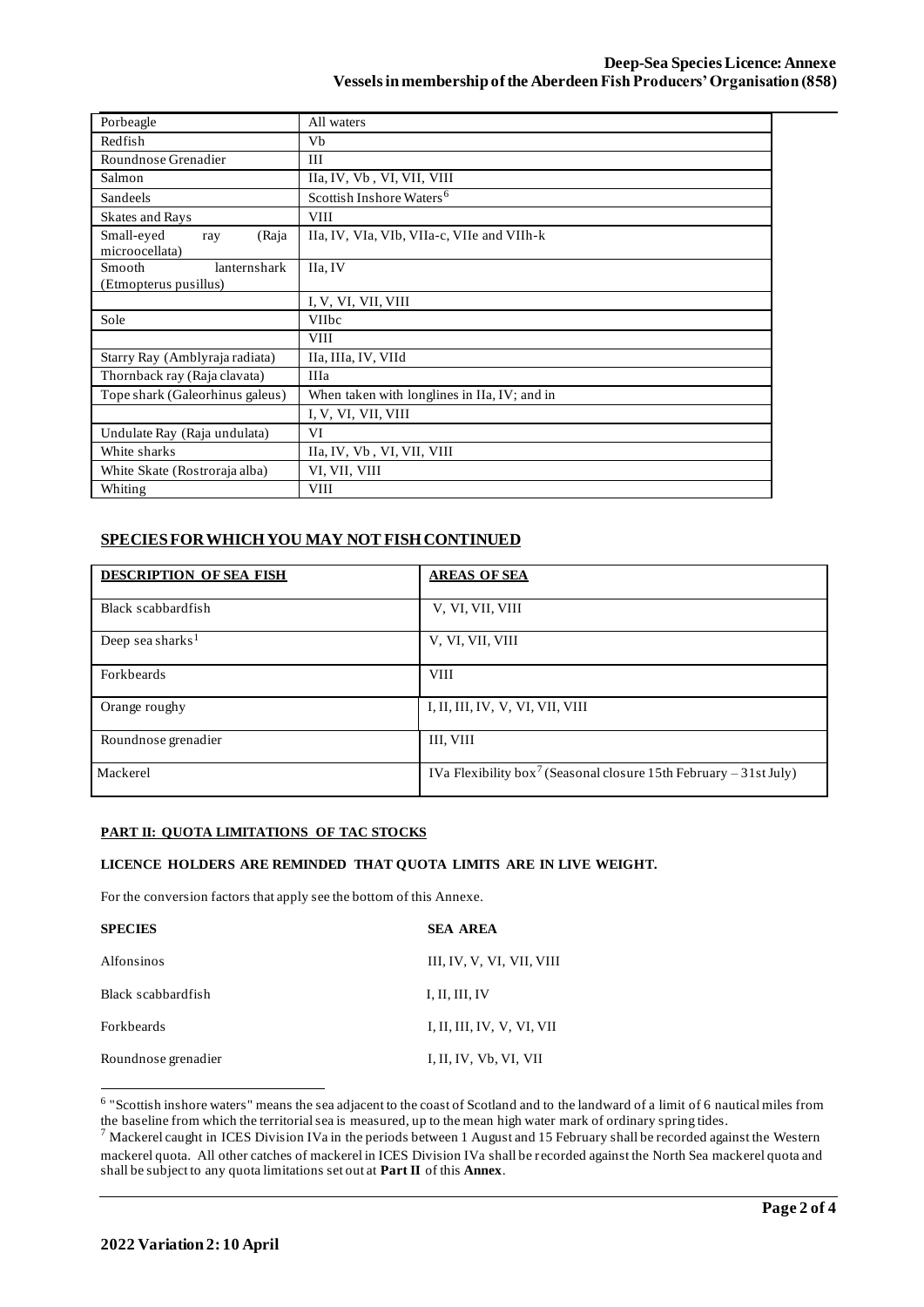Red seabream VI, VII, VIII

|  | Live weight shall be calculated by multiplying landed weight by the conversion factors set out below. |
|--|-------------------------------------------------------------------------------------------------------|
|  |                                                                                                       |

| <b>Species</b>                                   | Code                     | Gutted                | Gutted &<br>Headed | <b>Fillets</b> | <b>Parts</b> |
|--------------------------------------------------|--------------------------|-----------------------|--------------------|----------------|--------------|
| Anglerfish<br><b>Bass</b><br><b>Blue Whiting</b> | ANF<br>BSE<br><b>WHB</b> | 1.22<br>1.125<br>1.15 | 3.0                | 2.7            | $3.0^{8}$    |
| Brill                                            | <b>BLL</b>               | 1.09                  | 2.7                |                |              |
| $\rm Cod$                                        | <b>COD</b>               | 1.17                  | 1.7                | 2.6            | $1.38^{9}$   |
| Conger Eel                                       | <b>COE</b>               | 1.125                 |                    | 2.7            |              |
| Common Dab                                       | DAB                      | 1.11                  | 1.39               |                |              |
| Common Sole                                      | SOL                      | 1.04                  |                    | 2.5            |              |
| Flounder                                         | <b>FLE</b>               | 1.08                  |                    | 2.7            | $1.39^{10}$  |
| Greenland Halibut GHL                            |                          | 1.08                  |                    |                |              |
| Halibut<br>Haddock                               | HAL                      | 1.08                  |                    | 2.7<br>2.6     |              |
| Hake                                             | HAD<br>HKE               | 1.17<br>1.11          | 1.46<br>1.4        | 2.6            |              |
| Herring                                          | HER                      | 1.12                  | 1.19               |                |              |
| Horse Mackerel                                   | JAX                      | 1.08                  |                    |                |              |
| Lemon Sole                                       | LEM                      | 1.05                  |                    | 2.5            |              |
| Ling                                             | LIN                      | 1.14                  | 1.32               | 2.64           | $2.8^{11}$   |
| Mackerel                                         | MAC                      | 1.09                  |                    |                |              |
| Megrims                                          | LEZ                      | 1.06                  |                    | 2.5            |              |
| Mullet                                           | MUL                      | 1.125                 |                    | 2.7            |              |
| Nephrops                                         | <b>NEP</b>               |                       |                    |                | $3.0^{6}$    |
| Plaice                                           | PLE                      | 1.05                  | 1.39               | 2.4            |              |
| Pollack                                          | POL                      | 1.17                  | 1.36               | 2.7            |              |
| Redfish                                          | RED                      | 1.19                  |                    |                |              |
| Red Mullet                                       | <b>MUR</b>               | 1.125                 |                    | 2.7            |              |
| Saithe                                           | <b>POK</b>               | 1.19                  | 1.44               | 2.9            |              |
| Skates & Rays <sup>12</sup>                      |                          | 1.13                  |                    |                | $2.09^{13}$  |
| Picked dogfish                                   | <b>DGS</b>               | 1.35                  |                    | 2.7            | $2.52^{8}$   |
| Tope                                             | GAG                      | 1.125                 |                    |                |              |
| Turbot<br>Tusk                                   | <b>TUR</b><br><b>USK</b> | 1.09<br>1.14          |                    | 2.7            |              |
| Whiting                                          | WHG                      | 1.18                  | 1.41               | 2.7            |              |
| Witch                                            | WIT                      | 1.06                  |                    | 2.7            |              |
|                                                  |                          |                       |                    |                |              |
| <b>Deep Sea Species</b>                          | Code                     | <b>Gutted</b>         | Gutted &           | <b>Fillets</b> | <b>Parts</b> |
|                                                  |                          |                       | Headed             |                |              |
| <b>Black Scabbardfish</b>                        | BSF                      | 1.24                  |                    |                | $1.4^7$      |
| <b>Blue Ling</b>                                 | BLE                      | 1.17                  | 1.32               | 2.8            |              |
| Greater Forkbeard                                | GFB                      | 1.11                  | 1.4                |                |              |
| <b>Greenland Halibut</b>                         | GHL                      | 1.08                  |                    |                |              |
| Roundnose GrenadierRNG                           |                          | 1.11                  | 1.92               |                | $3.2^{14}$   |
| Red Seabream                                     | SBR                      | 1.11                  |                    | 2.7            |              |

| <b>Deep Sea Sharks</b> | Code Whole – Heads On Heads On<br>Ungutted | Gutted | Heads Off Gutted | Heads $Off15$ | Skinned & Gutted Trunks – Head Off<br>Fins Off |
|------------------------|--------------------------------------------|--------|------------------|---------------|------------------------------------------------|
|                        |                                            |        |                  |               |                                                |

<sup>8</sup> Tails

<sup>9</sup> Headed

<sup>10</sup> Gutted, headed and skinned

<sup>11</sup> Gutted and salted

<sup>12</sup> Species specific codes and ID guides are available from your local fisheries office

<sup>13</sup> Wings

<sup>14</sup> Gutted, headed and tailed